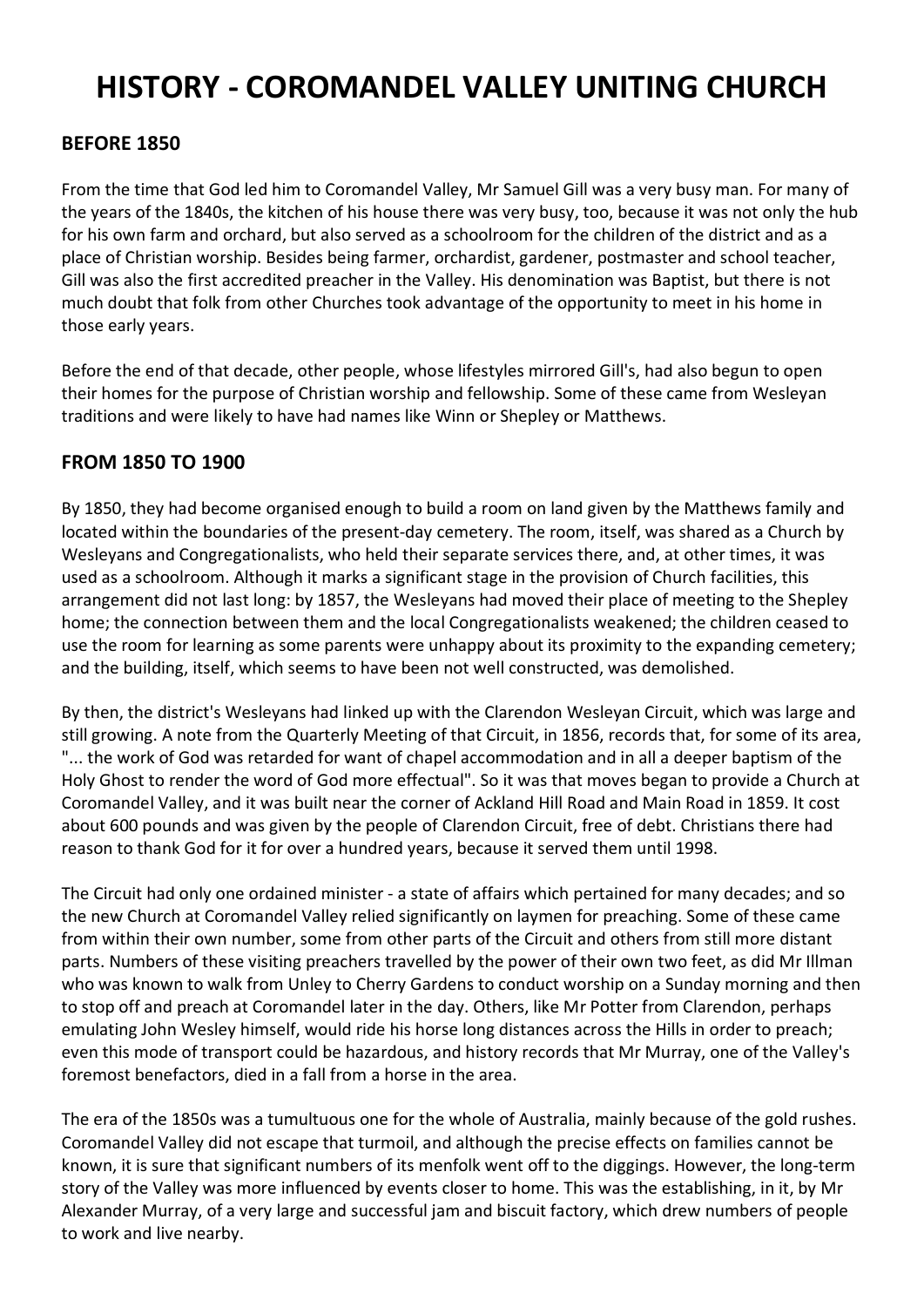The Wesleyan Church was caught up in this growth. Its premises needed to be expanded and the building was lengthened in 1869. The effects of this particular extension continued to be felt right up to 1980, because there was a hump in the floor at the point at which the new joined the old. Anyone who forgot about it was sure to trip, and many did. One regular, over a century later, in the 1970s, stumbled so convincingly that he landed on his knees just in front of the pulpit, impressing the congregation in general with his piety and his family with his clumsiness. In addition, a stable was provided during this period for the comfort of the horses of churchgoers. It was solidly built of stone and was to become notable in different ways many years later. Also significantly, during this period, the Churchyard was used as a graveyard.

As part of the growth, the Church established a Sunday School in 1865, during the time of Rev. J Allen, Superintendent Minister of Clarendon Circuit. From the beginning, it functioned with clear guidelines: there was emphasis on the Bible, John Wesley's sermons and the Catechism; significant time was devoted to prayer; upright moral behaviour was expected from teachers and children; regular attendance and punctuality were encouraged; in addition to regular Sunday meetings, there was an annual Anniversary for which the School painstakingly prepared to sing sacred songs and which always included a weekday tea meeting. By the end of the nineteenth century, the numbers of scholars had risen to about 90. By then, too, the round of activities included a Sunday School picnic, which was usually held at the beach and to which everyone travelled on horse-drawn wagons. In travelling home from these picnics, the revellers customarily dismounted from the wagons once they started to climb on Shepherds Hill Road, so that the horses could manage the steep pull.

The last three decades of the nineteenth century saw marked population growth in the area. The Hills railway was constructed and more land was subdivided in the Valley itself, which gained two more Church buildings - the Anglican and the Baptist. Blackwood began to appear as a distinct community, and, following a meeting in the Coromandel Church to discuss the developments, a Wesleyan Church building was provided at Blackwood. This Church, which was destined to grow rapidly, functioned for many years in partnership with Coromandel Valley.

During this half-century, to the families who had been active from the earliest days in the life of the Church, many more were added. Some of the more prominent and long-serving ones had the names of Turner, Shepherd, Robinson, Hodge, Sheidow, Hill, Dall, Wait, Stevenson, Colmer and Vawser.

### **FROM 1900 TO 1920**

In the year 1900, as a result of prolonged discussion, the various denominations which owed much to the movement begun by John Wesley so many years earlier, amalgamated and called themselves Methodists. So the Clarendon Wesleyan Circuit became the Clarendon Methodist Circuit and Coromandel Valley Wesleyan Church became Coromandel Valley Methodist Church.

In terms of the local community, this event made little difference to the way that things were done. The pattern of regular Sunday worship and annual events like the Sunday School picnics, anniversaries and tea meetings continued. It is true that the Ladies Guild, which was to become the Women's Fellowship of later times, appeared in these years. There were also excuses for more festive occasions than usual, because both the Church (1909) and the Sunday School (1915) celebrated their jubilees. For these, there were grand concerts in which the whole community became involved. There was, in fact, a clear understanding that the Church was central to the local community and it provided a focus for much of that community's life.

Other names were added to the list of those significantly active in the Church: Summers, Light, Jones, Scroop, Nicolle. The building expanded, too, with the addition of a stone Sunday School room at the back, in 1905, and a small room used for the younger children which was added to the side in 1910. This latter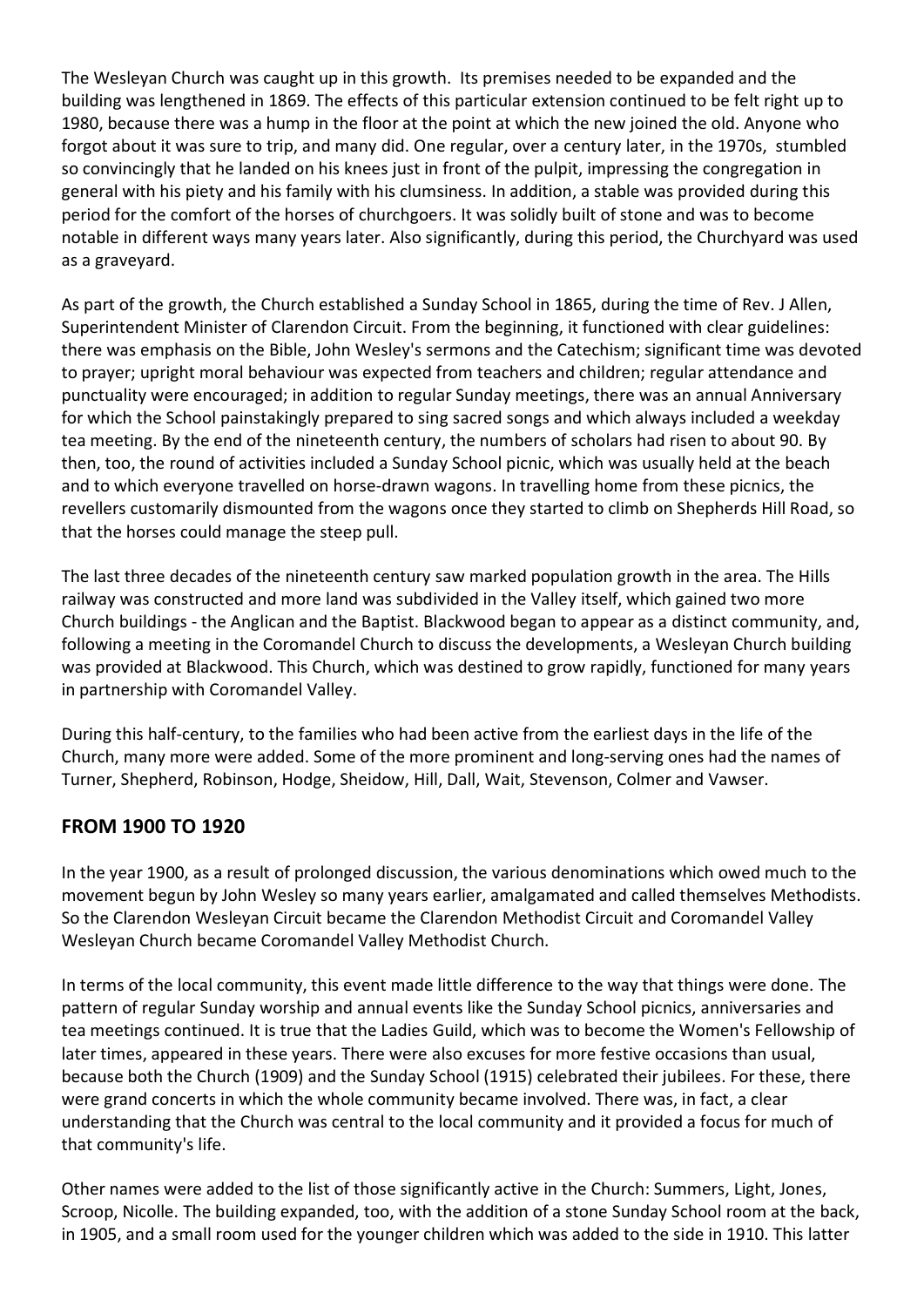was constructed with its northern wall inside the boundary of the property next door, on land which was being developed into an orchard by the Magarey family.

A significant level of cooperation and sharing was evident between the Methodists and Baptists of the Valley by this time. They combined for their picnics, deferred to one another in celebration of key events, changed fairly freely from one congregation to the other, clung to family ties which linked them, and shared some physical resources. One of these was the large scaffolding for supporting tiers of planks to serve as seats during Sunday School anniversary times. The height of this structure was, for many years, marked on the wall of the Methodist building by a greasy line where the boys on the top row had leant their oiled hair as they sat patiently through the services.

#### **FROM 1920 TO 1950**

The year 1920 marked an organisational change for Churches in the area. Coromandel Valley and Blackwood separated from the Clarendon Circuit and between them formed the Blackwood Methodist Circuit.

Many more names of families were added to those of former times and numbers of them gave significant service over a long time: Magarey, Moulden, Watchman, Colmer, Gamble, Scherer, Hall. In the early stages of the era, about 50 people were in the congregation each week.

Most of the established traditions continued as they had for past decades, with some minor changes. Sharing between the Baptists and Methodists continued. The annual schedules of tea meetings, anniversaries and picnics rolled on. One minor change in relation to the picnics was that, instead of using horses and wagons for the annual trip to the beach, the participants now rode on Mr Bill Moulden's truck. Some of the older hands, for a long time, insisted on clambering off the tray when they came to the Hills in order to provide the same kind of relief for the truck as they had for the horses in previous years.

Laymen still provided much of the preaching, some from within the Circuit and some from outside. One, Mr Perc Doley who was a chaff merchant, is still remembered by some because he came often to preach with the products of his trade clinging to his hair. It seems that the children of the day paid more attention to that fact than to the substance of his sermons. Another, Mr Bill Parish, came from as far away as Forestville and he rode his bicycle up into the Hills for each occasion. It was also at this stage that the Burnside name became significant to Coromandel people, as members of that family from Blackwood began a long history of helping the Valley Church.

One addition to the Church in the early part of this era was the Church organ. It was large and impressive and the air for generating its sound came from bellows which were pumped by means of a manually operated handle. That feature saved the organist some exertion, but provided plenty of exercise for the young boys of the congregation, like David and Roger Magarey, who spent many hours pumping wearily, always anxious about certain hazards: that the bellows leaked; that the catch securing the handle might slip; that certain organists demanded extra effort because they played loudly. The hand pump remained until 1959, when it was replaced with a second-hand, vacuum cleaner motor which was still in working order when the organ was sold in 1998.

When the Great Depression struck the world in 1929, Coromandel Valley felt the impact along with every other place in Australia. Church people helped each other over the lean years, but also found time to work for the relief of others. The women and children, for example, sewed and knitted to provide clothing which was distributed through the Methodist Missions in the City of Adelaide and at Port Adelaide. Of particular help was the old stable at the Church. Not needed much for horses by this time, it was a welcome haven for the swagmen who tramped the countryside. Although open on one side, it still provided shelter from the prevailing winds, and, over the few years of the Depression, its interior walls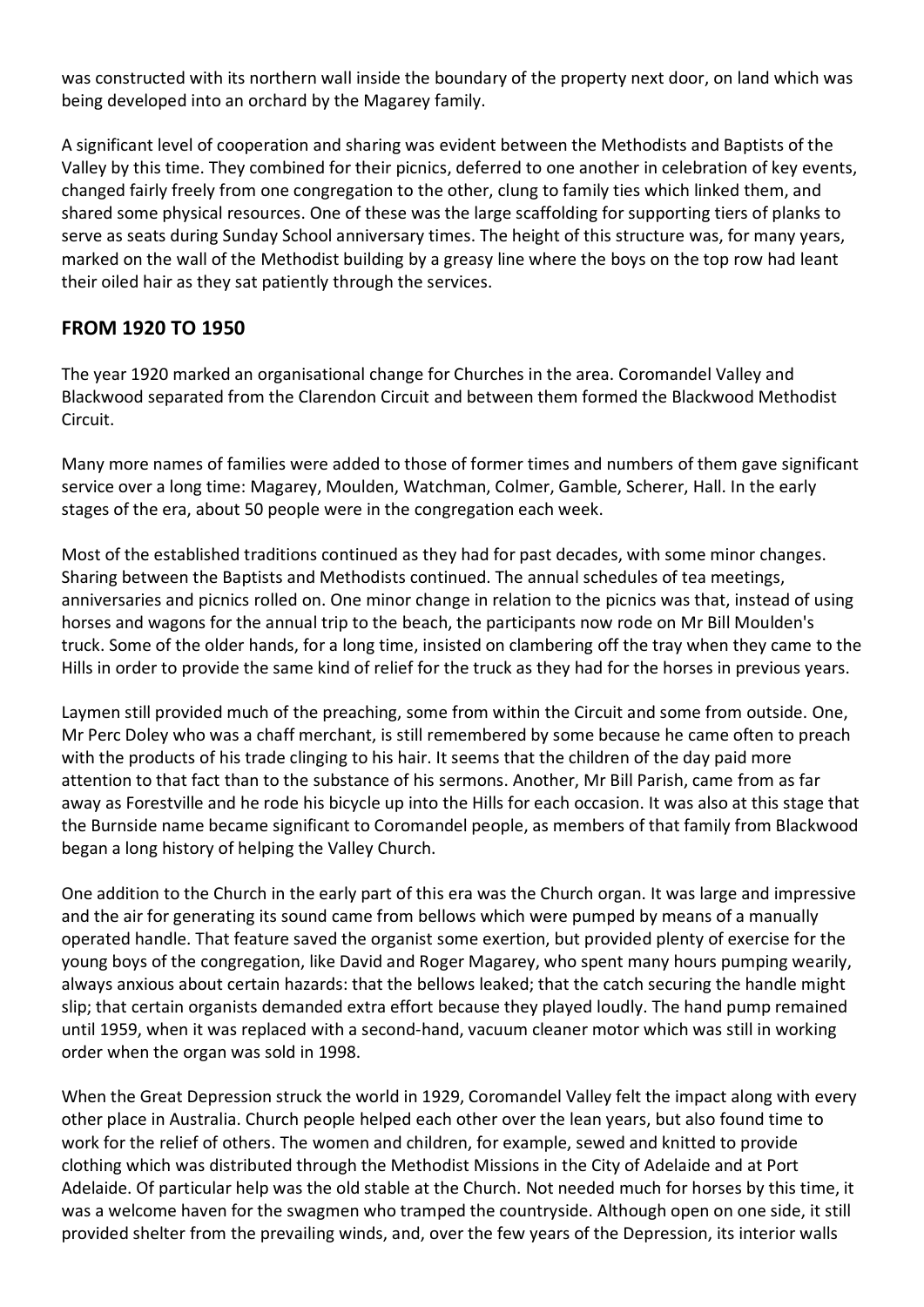became blackened with smoke from the many fires over which the swagmen cooked and warmed themselves. During all this time, the Church building was never locked - and there was never any theft or vandalism.

After World War 2, numbers at the Coromandel Valley Church began to decline, so that by 1950, there were only about 25 names on the roll, and, on some Sundays, the congregation might be less than 5 people. Those who remained no doubt wondered about the future of the little Church.

## **FROM 1950 TO 1970**

This Twenty-year period was one of struggle.

The Methodist Circuit now consisted of Coromandel Valley, Blackwood, Belair and Eden Hills, and by 1957, the Valley Church was so small that the others believed that it should be closed and its resources distributed: the organ, for example, was to go to Belair and the building materials to the new Church building soon to be opened at Eden Hills. However, the few families at Coromandel Valley resisted these moves and the Church remained. Thus there was maintained a fellowship of God's people that would eventually provide a "home" for many others in subsequent years.

Their small numbers had to handle the whole business of keeping the Church doors open, and the occasions for volunteer work were many. Maintenance of the property, alone, took a great deal of time, and tasks like hunting for trespassing possums in the old ceiling were tricky. Other things needed attention, too: the old bell which had hung, for longer than anyone could remember in a nearby gum tree, had become silent because the tree had grown around it to hem it in. It was set free by suspending it from an old truck chassis fixed into a more open fork in the same tree, where it was used to call folk to worship until the time came for it to be moved and fixed onto a cairn at a new site almost half a century later. The earthquake of 1954 also caused problems as one wall was badly damaged. The contractor who came to repair it found that his scaffolding was not strong enough because the roof, itself, was so heavy, consisting of a layer of iron over shingles. But the repairs were eventually made and the Church's life continued. In fact, it expanded in some ways. For example, in 1957, the women got together to form a Women's Fellowship, under the leadership of Mrs Rosemary Magarey, to fill the gap left by the Ladies Guild which had not functioned for a few years. Among its annual activities, it soon included a Christmas party for the older people of the district - a valuable tradition which still continues.

Slowly, growth came. The congregation began to increase in size, and, by 1970, names such as Walker (Bessie Moulden), Williamson, Corbett, Litchfield, Holden, Chapman, Overbeeke, Moore and Archibald were added to the list of previous leaders such as the Magareys, Mouldens, Winns, Gambles and Halls. The Sunday School, which had closed down, opened again under the leadership of Mr John Vawser, and an old prefabricated building was purchased to house its activities; it was, incidentally, placed over some of the graves which were unmarked as they had by now lost their wooden crosses.

### **FROM 1970 TO 2000**

From about 1970, the increase in the size of the congregation was significant and it continued to grow. Some reasons for this increase are clear: land subdivision in the district led to more houses; there emerged a trend for some families to move to the Hills to seek a less suburban environment; Coromandel Valley Church began to draw on an area much wider than its own local community.

Whatever the discernable causes, God kept the Church under His hand, just as He had in earlier times in order to build and preserve it, and He now led it into a period of growth. Before many years of the 1970s had passed, more names were added to the list of those families who would serve for significant periods: